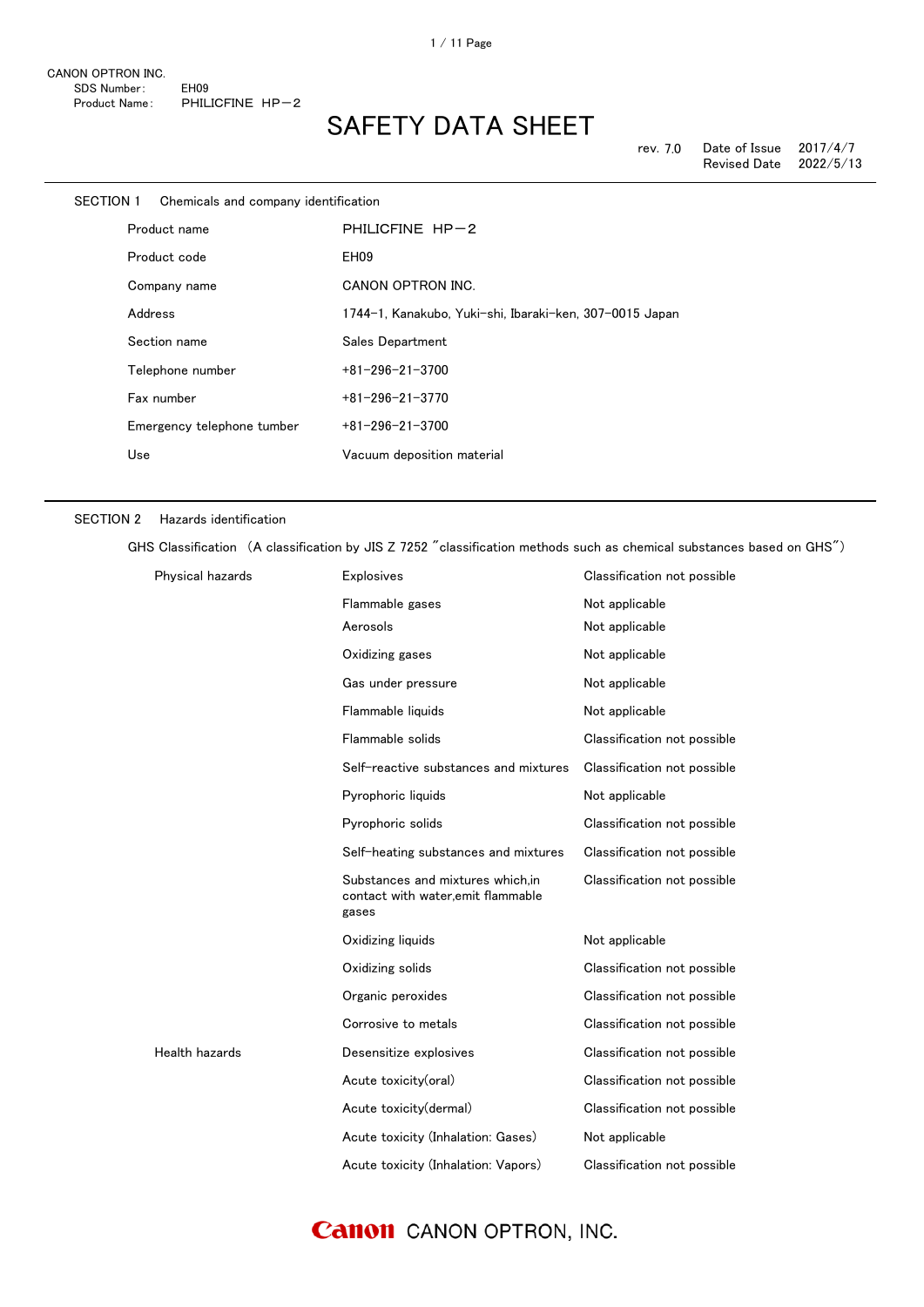|                       | Acute toxicity (Inhalation: Dusts and<br>mists)            | Classification not possible |
|-----------------------|------------------------------------------------------------|-----------------------------|
|                       | Skin corrosion/irritation                                  | Classification not possible |
|                       | Serious eye damage/eye irritation                          | Classification not possible |
|                       | Respiratory sensitization                                  | Classification not possible |
|                       | Skin sensitization                                         | Classification not possible |
|                       | Germ cell mutagenicity                                     | Classification not possible |
|                       | Carcinogenicity                                            | Classification not possible |
|                       | Reproductive toxicity                                      | Classification not possible |
|                       | Reproductive toxicity, effects on or via<br>lactation      | Classification not possible |
|                       | Specific target organ toxicity (single<br>exposure)        | Category 2                  |
|                       | Specific target organ toxicity (repeated<br>exposure)      | Category 1                  |
|                       | Aspiration hazard                                          | Classification not possible |
| Environmental hazards | Hazardous to the aquatic environment<br>Short-term(acute)  | Classification not possible |
|                       | Hazardous to the aquatic environment<br>Long-term(chronic) | Classification not possible |
|                       | Hazardous to the ozone layer                               | Classification not possible |

Label elements

hazard Pictograms **Health Hazard** 



Signal word **Danger** 

Dangerous goods hazard information

Precautionary statements

May cause damage to organs Lungs. Causes damage to organs through prolonged or repeated exposure Lungs.

【Safety measures】 Do not breathe dust/fume/gas/mist/vapours/spray. Wash hands thoroughly after handling. Do not eat, drink or smoke when using this product.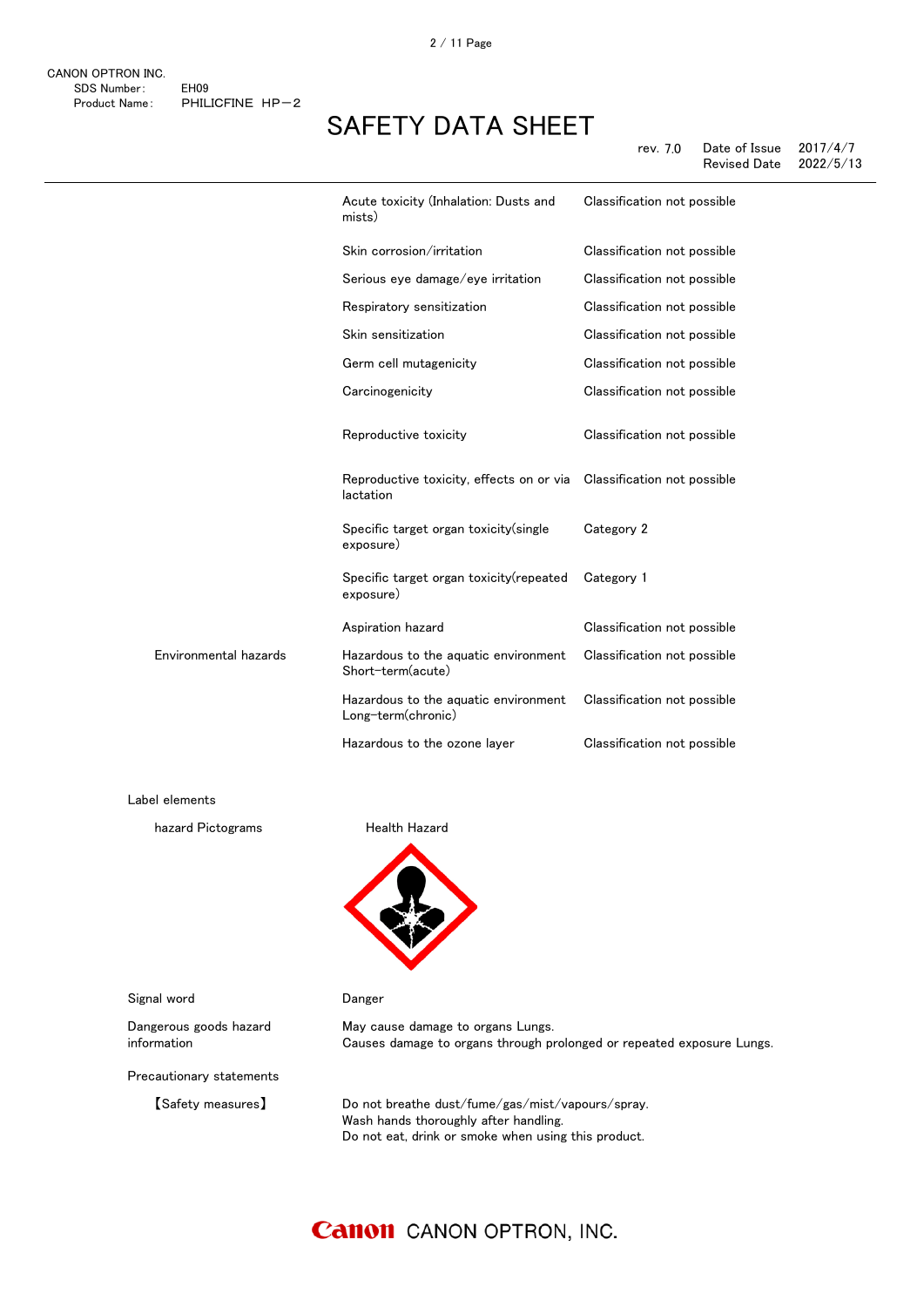| rev. 7.0 | Date of Issue | 2017/4/7  |
|----------|---------------|-----------|
|          | Revised Date  | 2022/5/13 |

| [First-aid measures] | If exposed or concerned: Call poison center or doctor/physician.<br>Get medical advice/attention if you feel unwell.<br>Specific treatment. |
|----------------------|---------------------------------------------------------------------------------------------------------------------------------------------|
| 【Storage】            | Store locked up.                                                                                                                            |
| 【Disposal】           | Dispose of contents/container in accordance with national regulations.                                                                      |
| 【Other hazards】      |                                                                                                                                             |

### SECTION 3 Composition/information on ingredients

| Substance/Mixture                                              | Mixture                                                                                                                                                                                                             |                     |
|----------------------------------------------------------------|---------------------------------------------------------------------------------------------------------------------------------------------------------------------------------------------------------------------|---------------------|
| Chemical name                                                  | Hydroxylapatite                                                                                                                                                                                                     | Cerium oxide        |
| Chemical formula                                               | Ca5(PO4)3(OH)                                                                                                                                                                                                       | CeO2                |
| Concentration or concentration<br>range                        | Ca5(PO4)3(OH): 85-95<br>$CeO2:5-15$                                                                                                                                                                                 |                     |
| CAS No.                                                        | $1306 - 06 - 5$                                                                                                                                                                                                     | $1306 - 38 - 3$     |
| <b>TSCA Inventry</b>                                           | Hydroxylapatite (Ca5(OH)(PO4)3)                                                                                                                                                                                     | Cerium oxide (CeO2) |
| <b>EINECS</b> number                                           | $215 - 145 - 7$                                                                                                                                                                                                     | $215 - 150 - 4$     |
| Radioactive information                                        | Radioactive substances are not used as the material. Therefore, there is no<br>reason that ionizing radiation would be generated.                                                                                   |                     |
| <b>SECTION 4</b><br>First aid measures                         |                                                                                                                                                                                                                     |                     |
| Inhalation                                                     | Remove person to fresh air and keep comfortable for breathing.<br>Get medical advice/attention if you feel unwell.                                                                                                  |                     |
| Skin contact                                                   | Take off immediately all contaminated clothing. Rinse affected areas with<br>water/shower.<br>IF ON SKIN: Wash with plenty of soap and water.<br>If skin irritation or rash occurs: : Get medical advice/attention. |                     |
| Eye contact                                                    | Rinse cautiously with water for several minutes. Remove contact lenses, if<br>present and easy to do. Continue rising.<br>If eye irritation persists: Get medical advice/attention.                                 |                     |
| Ingestion                                                      | Rinse mouth.<br>Get medical advice/attention.                                                                                                                                                                       |                     |
| Most important symptoms and<br>effects, both acute and delayed | No data available                                                                                                                                                                                                   |                     |
| Protection of first aiders                                     | Rescuers, wear suitable protective equipment as the situation demands.                                                                                                                                              |                     |
| Special precautions for physicians                             | No data available                                                                                                                                                                                                   |                     |

SECTION 5 Firefighting measures

Suitable extinguishing media This product itself is not flammable.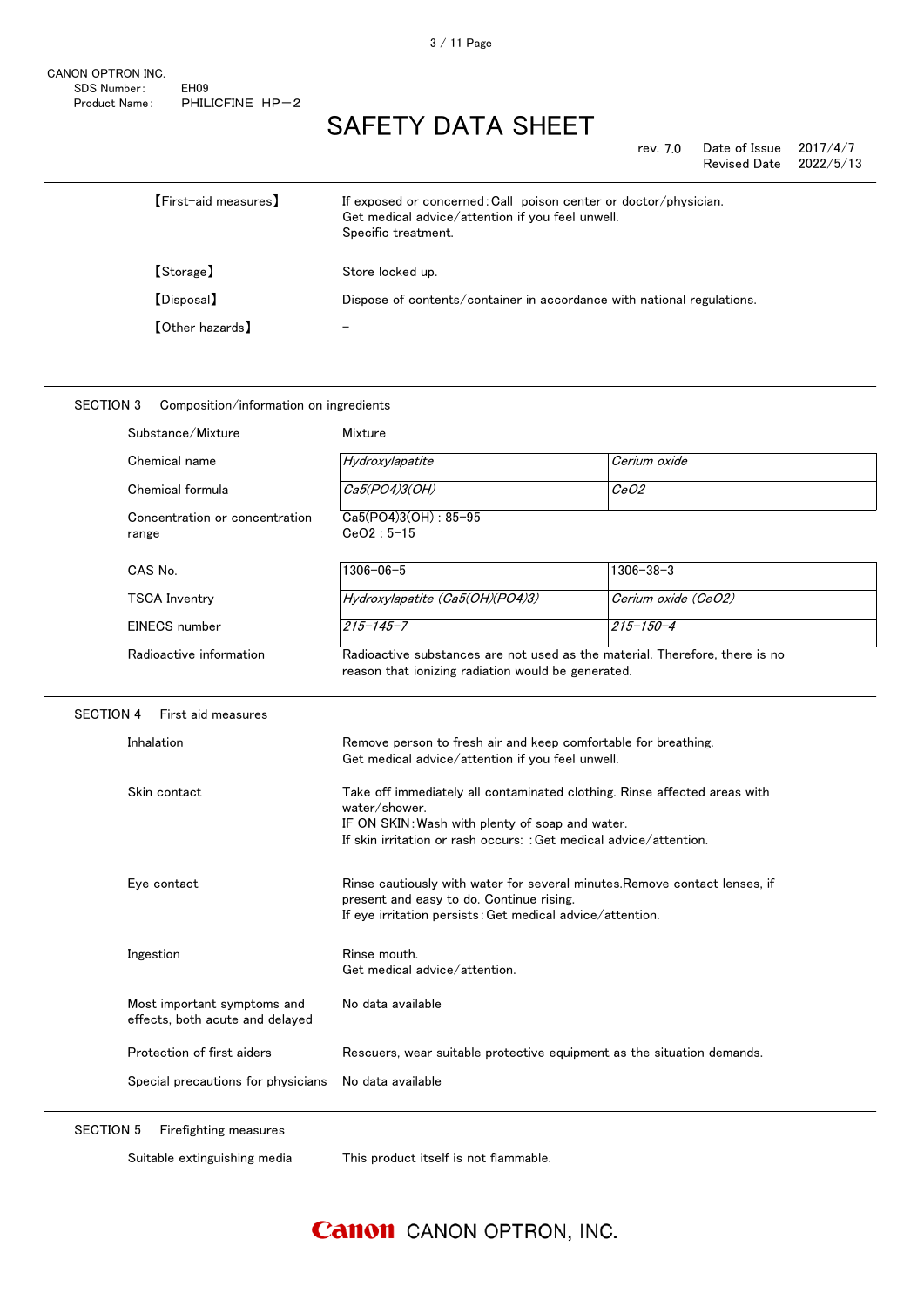|                  | Unsuitable extinguishing media                                             | No data available                                                                                                                                                                                                          |
|------------------|----------------------------------------------------------------------------|----------------------------------------------------------------------------------------------------------------------------------------------------------------------------------------------------------------------------|
|                  | Specific hazards                                                           | No data available                                                                                                                                                                                                          |
|                  | Specific extinguishing methods                                             | In the case of a fire in the periphery, the portable container is quickly moved to a<br>safe place.                                                                                                                        |
|                  | Special protective equipment for<br>firefighters                           | Wear suitable protective equipment (gloves, glasses and a mask) in fire-fighting.                                                                                                                                          |
| <b>SECTION 6</b> | Accidental release measures                                                |                                                                                                                                                                                                                            |
|                  | Personal precautions, protective<br>equipment, and emergency<br>procedures | Protection equipment (specified as those in which the properties of the product<br>are suitable) worn during operation so that airborne droplets, etc., do not adhere<br>to the skin and dusts and gases are not absorbed. |
|                  | Environmental precautions                                                  | The leakage may not directly flow into rivers or sewage.                                                                                                                                                                   |
|                  | Methods and material for<br>containment and cleaning up                    | The leaked material is scooped up, or swept up and gathered to be recovered in<br>a paper bag or a drum.<br>After recovery, a small amount of the residue is absorbed in sediment, sawdust,<br>etc.                        |
|                  | Secondary disaster prevention<br>measures                                  | No data available                                                                                                                                                                                                          |
| SECTION 7        | Handling and storage                                                       |                                                                                                                                                                                                                            |
|                  | Precautions for safe handling                                              |                                                                                                                                                                                                                            |
|                  | Technical measures                                                         | Take measures for equipment as described in "8. Exposure controls/personal<br>protection" and wear protective equipment.                                                                                                   |
|                  | Safety handling precautions                                                | Handling work must be practiced in a room where there is a local or total<br>ventilation facility.                                                                                                                         |
|                  | Avoidance of contact                                                       | Refer to "10. Stability and reactivity."                                                                                                                                                                                   |
|                  | Hygiene measures                                                           | Wash hands thoroughly after handling.<br>Do not eat, drink or smoke when using this product.                                                                                                                               |
|                  | Conditions for safe storage,<br>including any incompatibilities            |                                                                                                                                                                                                                            |
|                  | Safe storage conditions                                                    | Store locked up.                                                                                                                                                                                                           |
|                  | Safety packaging material                                                  | No data available                                                                                                                                                                                                          |
| <b>SECTION 8</b> | Exposure controls/personal protection                                      |                                                                                                                                                                                                                            |
|                  |                                                                            | Ca5(PO4)3(OH)<br><u>CeO2</u>                                                                                                                                                                                               |
|                  | Permissible concentration                                                  |                                                                                                                                                                                                                            |

ACGIH No data available No data available No data available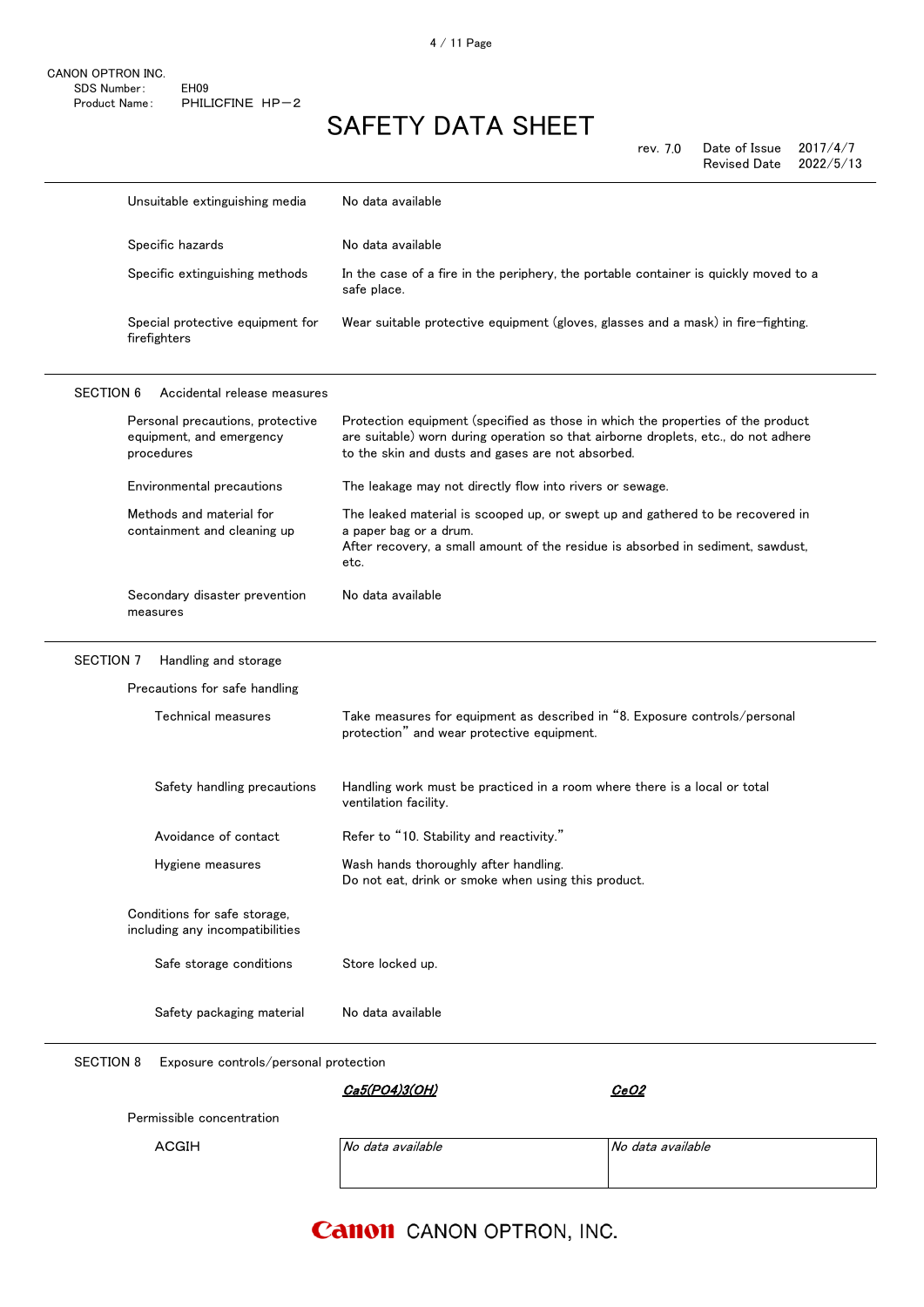| rev. 7.0 | Date of Issue | 2017/4/7  |
|----------|---------------|-----------|
|          | Revised Date  | 2022/5/13 |

| Appropriate engineering controls                                            | Use sealed devices, equipment, or a local exhaust ventilation as much as<br>possible. |
|-----------------------------------------------------------------------------|---------------------------------------------------------------------------------------|
| Individual protection measures,<br>such as personal protective<br>equipment |                                                                                       |
| Respiratory protection                                                      | Dustproof mask                                                                        |
| Hand protection                                                             | Protective gloves                                                                     |
| Eye/face protection                                                         | Dust-proof glasses                                                                    |
| Skin protection                                                             | Protective clothing                                                                   |

#### SECTION 9 Physical and chemical properties

| Appearance |
|------------|
|------------|

| Physical state | Solid    |
|----------------|----------|
| Form           | Granular |
| Colour         | White    |
| Odour          | None     |

### Partition coefficient: noctanol/water No data available No data available Vapour pressure **No data available** No data available No data available Water **Insoluble** *Insoluble Insoluble Insoluble* Other solvents Soluble in acid And insoluble in solvents Kinematic viscosity **No data available** No data available No data available Solubility Decomposition temperature No data available No data available No data available pH No data available No data available No data available Flash point **No data available** No data available No data available No data available Auto-ignition temperature No data available No data available No data available Flammability **No data available** No data available No data available Upper/lower flammability or explosive limits No data available No data available Melting point/freezing point 1614℃ 2480℃ Boiling point or initial boiling point and boiling range No data available 3730℃ Ca5(PO4)3(OH) CeO2

Density and/or relative density 3.16 3.16

(Density) \*1.02 as PHILICFINE HP-2 (bulk density in granular state)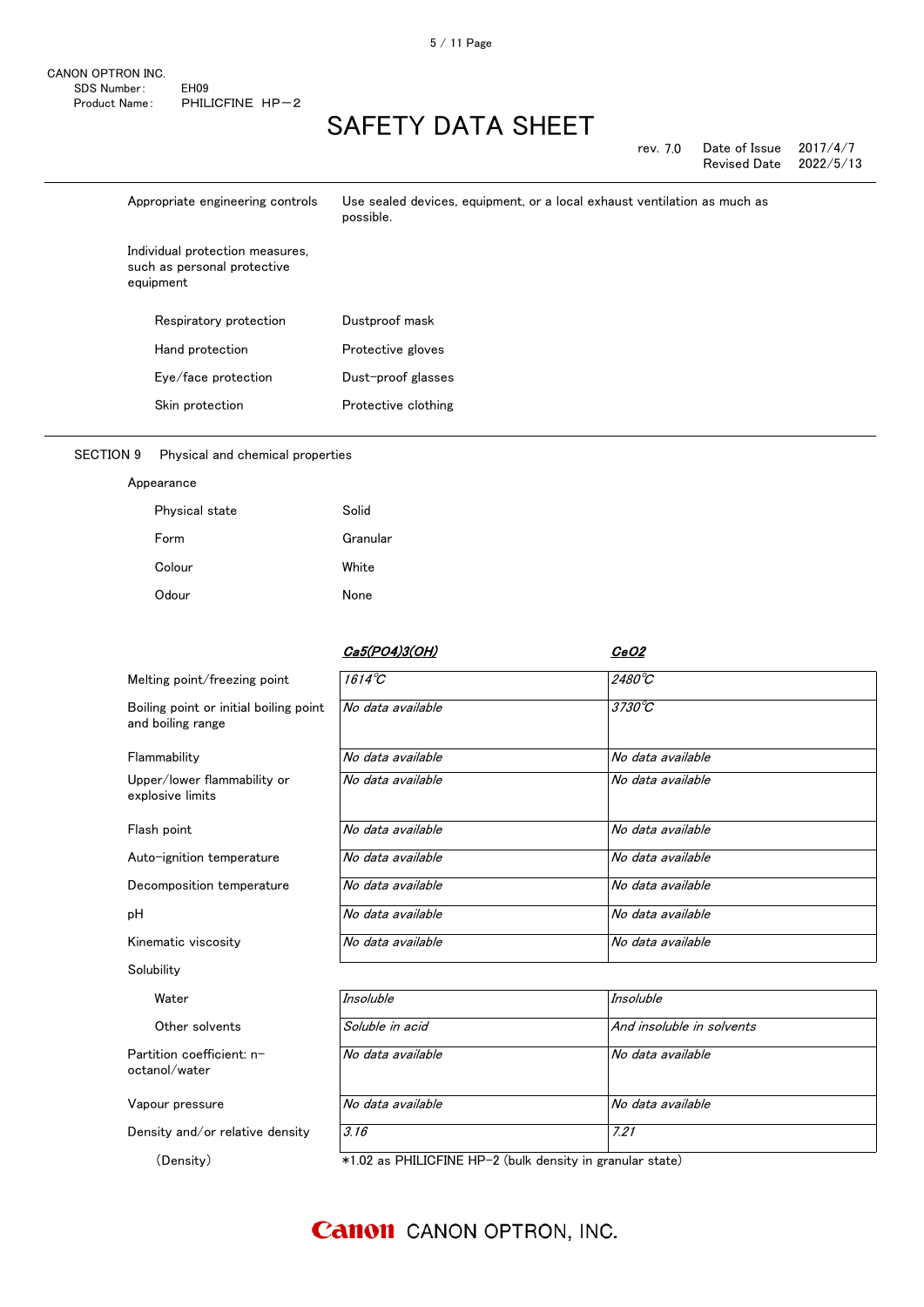| Relative vapor density   | No data available | No data available |
|--------------------------|-------------------|-------------------|
| Particle characteristics | No data available | No data available |
| Other information        | No data available | No data available |

SECTION 10 Stability and reactivity

SECTION 11 Toxicological information

|                                    | Ca5(PO4)3(OH)                                           | <i>CeO2</i>                                                                                                                                                                        |
|------------------------------------|---------------------------------------------------------|------------------------------------------------------------------------------------------------------------------------------------------------------------------------------------|
| Reactivity                         | No data available                                       | No data available                                                                                                                                                                  |
| Chemical stability                 | Stable under normal handling and storage<br>conditions. | It is considered stable.                                                                                                                                                           |
| Possibility of hazardous reactions | No data available                                       | Do not react in the storage conditions and<br>normal handling.<br>It will generate NOx gas in the reaction of<br>chlorine gas, and nitric acid reaction with<br>hydrochloric acid. |
| Conditions to avoid                | No data available                                       | High-temperature and humidity                                                                                                                                                      |
| Incompatible materials             | No data available                                       | Carbon dioxide, acid                                                                                                                                                               |
| Hazardous decomposition products   | Hydrogen phosphide, phosphorus oxide                    | Acid mist is generated upon dissolution of<br>the acid.                                                                                                                            |

|                                                 | Ca5(PO4)3(OH)     | <i>CeO2</i>                                                                                                                                                                                                                                                                                                                                                                                                                                   |
|-------------------------------------------------|-------------------|-----------------------------------------------------------------------------------------------------------------------------------------------------------------------------------------------------------------------------------------------------------------------------------------------------------------------------------------------------------------------------------------------------------------------------------------------|
| Acute toxicity(oral)                            | No data available | Rat LD50 value:> 5000 mg / kg bw (IUCLID<br>(2000)                                                                                                                                                                                                                                                                                                                                                                                            |
| Acute toxicity (dermal)                         | No data available | Based on the result that administration of<br>2000 mg/kg bw to rats caused no mortality.<br>and LD50 value was $>$ 2000 mg/kg bw<br>(IUCLID (2000)), the substance was<br>classified as "Not classified"                                                                                                                                                                                                                                      |
| Acute toxicity (Inhalation: Gases)              | No data available | Solid (GHS definition)                                                                                                                                                                                                                                                                                                                                                                                                                        |
| Acute toxicity (Inhalation:<br>Vapours)         | No data available | No data available                                                                                                                                                                                                                                                                                                                                                                                                                             |
| Acute toxicity (Inhalation: Dusts<br>and mists) | No data available | Based on the rat LC50 value of 5.05 mg/L<br>(OECD TG 403) (IUCLID (2000)), the<br>substance was classified as "Not classified"<br>in the JIS classification (corresponding to<br>Category 5 in the UN-GHS classification).<br>According to the description that the test<br>particles which was less than 3 micrometer<br>in particle diameter were account for 85.4%<br>(IUCLID (2000)), the criterion values for<br>dust/mist were adopted. |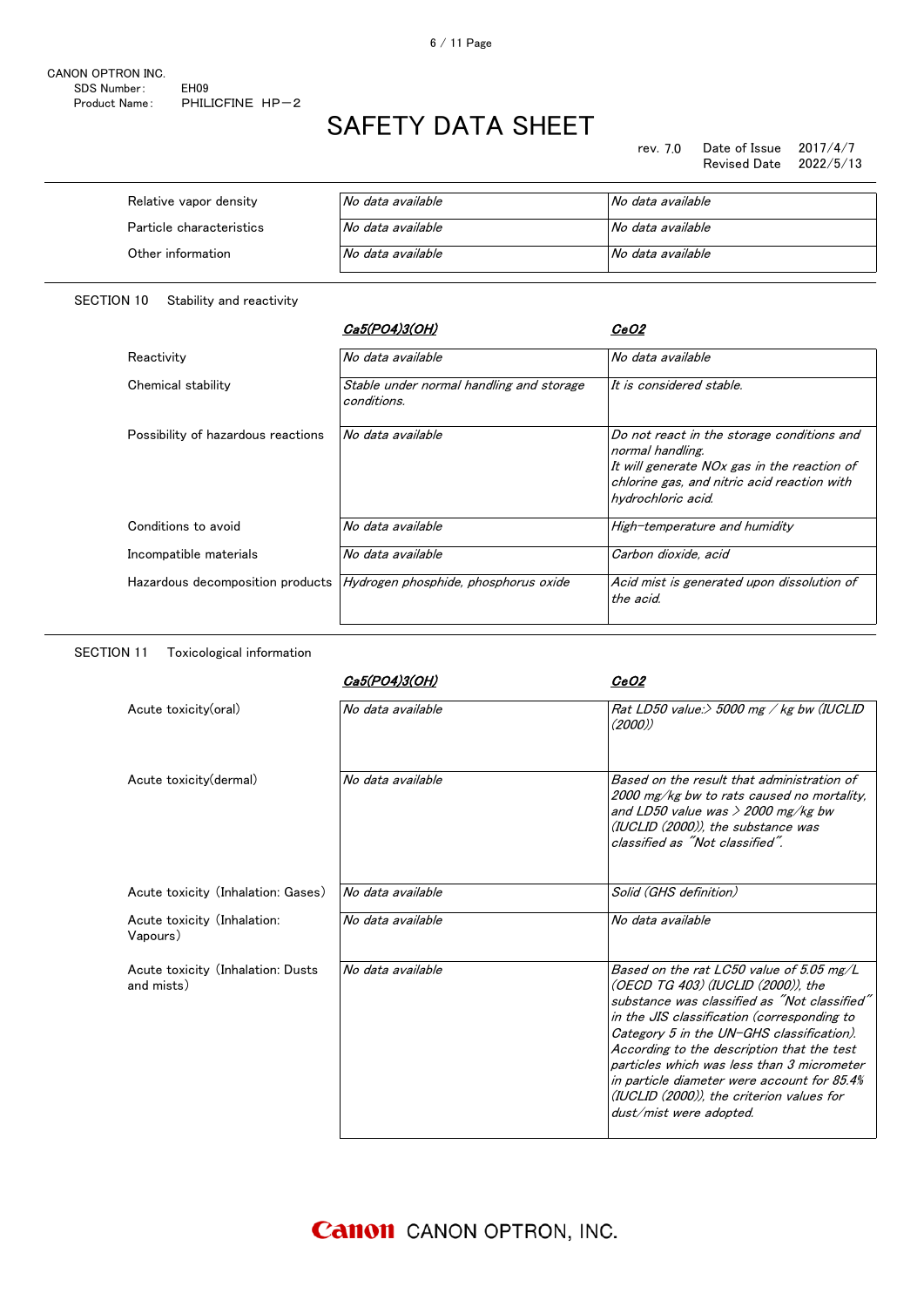7 / 11 Page

CANON OPTRON INC. SDS Number: EH09 Product Name: PHILICFINE HP-2

# SAFETY DATA SHEET

#### rev. 7.0 Date of Issue 2017/4/7 Revised Date 2022/5/13

| Skin corrosion/irritation         | May irritate the skin.        | In the rabbit test (OECD TG404), application<br>of 0.5 g of test substance caused no<br>irritation (IUCLID (2000)). In another rabbit<br>test, the primary skin irritation index value<br>was 0.0 and it was concluded that the<br>substance was not irritating (IUCLID (2000)).<br>Based on the information, the substance<br>was classified as "Not classified".                                                                                                                 |
|-----------------------------------|-------------------------------|------------------------------------------------------------------------------------------------------------------------------------------------------------------------------------------------------------------------------------------------------------------------------------------------------------------------------------------------------------------------------------------------------------------------------------------------------------------------------------|
| Serious eye damage/irritation     | May irritate the eye.         | In the rabbit test (OECD TG405), instillation<br>of 0.1 g of test substance to eye resulted in<br>non-irritating (IUCLID (2000)). In another<br>rabbit test, slightly irritating was reported<br>(IUCLID (2000)). Based on the information,<br>the substance was classified as "Not<br>classified".                                                                                                                                                                                |
| Respiratory or skin sensitization | May irritate the Respiratory. | In the maximization test using guinea pigs<br>(OECD TG406), no reaction of sensitization<br>was observed after elicitation, and<br>concluded as a non-sensitizer (IUCLID<br>(2000)). However, since it was the "List 2"<br>information source designated in the GHS<br>classification guidance for the Japanese<br>government, the substance was classified as<br>"Classification not possible".                                                                                   |
| Germ cell mutagenicity            | No data available             | The substance was classified as<br>"Classification not possible" due to the<br>negative results in the micronucleus test<br>(OECD TG474) using bone marrow cells of<br>mice orally administered (in vivo<br>mutagenicity test in somatic cells) (IUCLID<br>(2000)). As relevant information, as for in<br>vitro study, negative results in the Ames<br>test were reported (Initial Environmental<br>Risk Assessment of Chemicals (Ministry of<br>the Environment), vol. 8 (2010)). |
| Carcinogenicity                   | No data available             | No data were available. As relevant<br>information, the US EPA reports that the<br>data of this substance are insufficient to<br>evaluate the possibility of carcinogenicity in<br>humans under the carcinogenicity risk<br>assessment guidelines (IRIS (2009) Tox<br>Review).                                                                                                                                                                                                     |
| Reproductive toxicity             | No data available             | No data available                                                                                                                                                                                                                                                                                                                                                                                                                                                                  |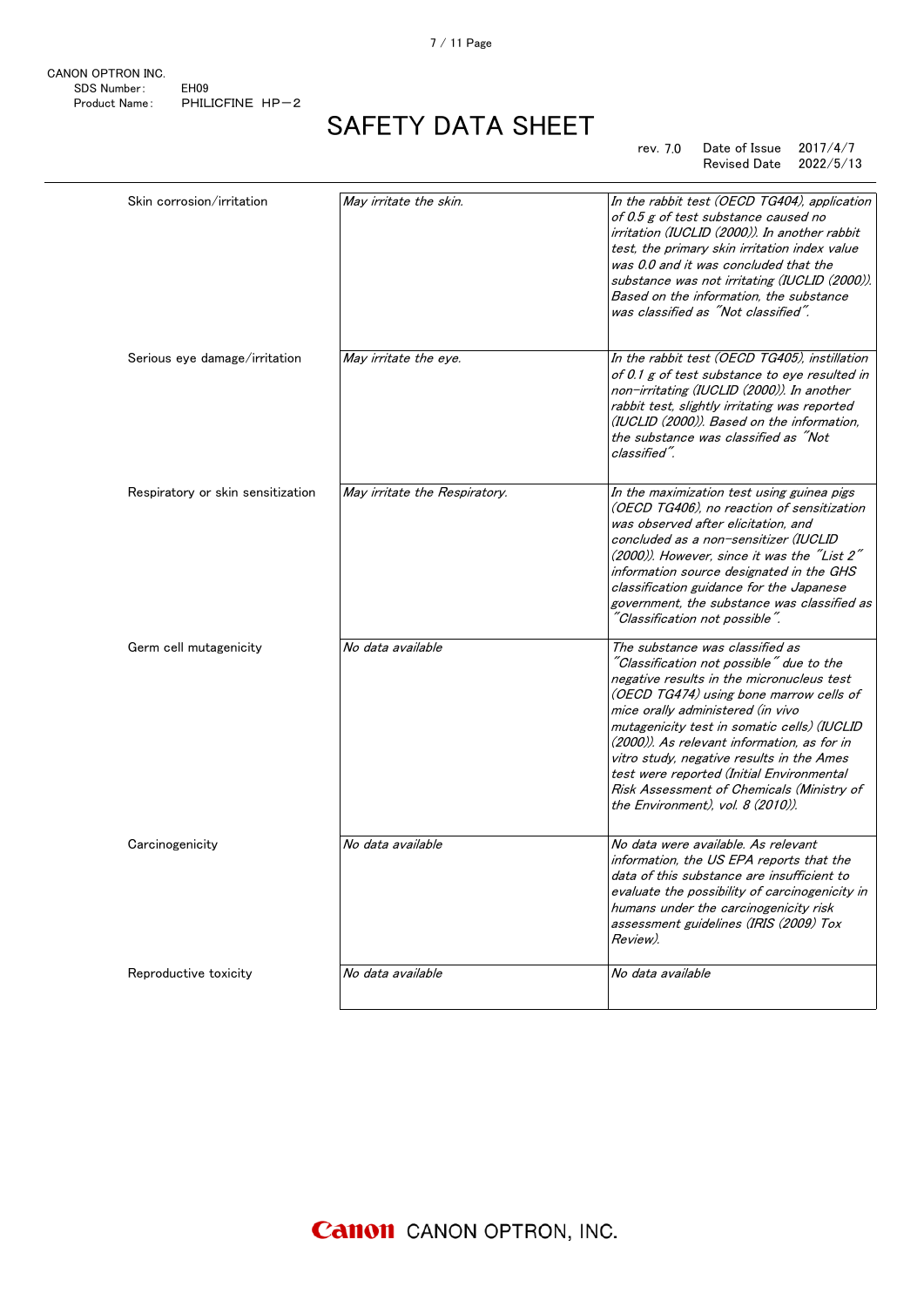#### rev. 7.0 Date of Issue 2017/4/7 Revised Date 2022/5/13

| Specific target organ toxicity(single   No data available<br>exposure) | In the acute inhalation study in rats exposed<br>to dust for 4 hours at the range of<br>concentrations from 4.12 to 5.98 mg/L<br>(OECD TG 433, GLP-compliant), labored<br>respiration and ruffled fur were noted in two<br>of ten animals, and the lungs of all animals<br>were incompletely collapsed with diffuse<br>whitish foci (IUCLID (2000)). Based on these<br>findings observed in the concentration<br>corresponding nearly to the upper limit<br>within Category 2 of the guidance values.<br>the substance was classified as Category 2<br>(lung). In addition, in the acute oral toxicity<br>study in rats administered up to 5000 mg/kg<br>bw, no mortality was recorded, body weight<br>gain was normal, and no abnormalities were<br>observed at necropsy (IUCLID (2000)). |
|------------------------------------------------------------------------|--------------------------------------------------------------------------------------------------------------------------------------------------------------------------------------------------------------------------------------------------------------------------------------------------------------------------------------------------------------------------------------------------------------------------------------------------------------------------------------------------------------------------------------------------------------------------------------------------------------------------------------------------------------------------------------------------------------------------------------------------------------------------------------------|
|                                                                        |                                                                                                                                                                                                                                                                                                                                                                                                                                                                                                                                                                                                                                                                                                                                                                                            |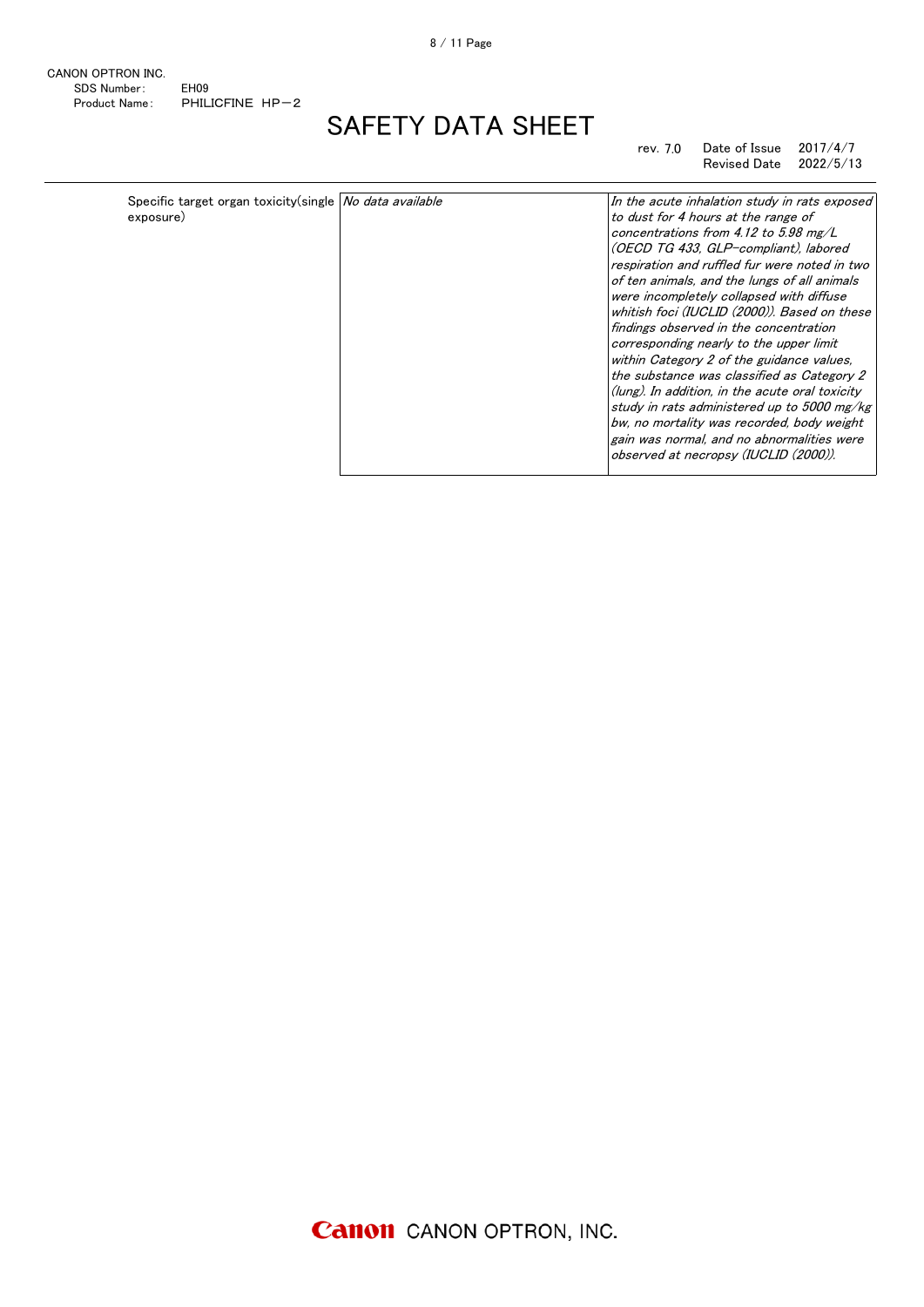CANON OPTRON INC. SDS Number: EH09 Product Name: PHILICFINE HP-2

# SAFETY DATA SHEET

#### rev. 7.0 Date of Issue 2017/4/7 Revised Date 2022/5/13

| Specific target organ<br>toxicity(repeated exposure) | No data available | In the lungs of the workers exposed for<br>many years to the fumes of rare-earth<br>elements such as cerium, accumulation of<br>rare-earth elements was observed, and lung<br>lesions such as granuloma, emphysema, or<br>interstitial fibrosis and decrease of<br>pulmonary breathing capacity were reported<br>(Initial Environment Risk Assessment of<br>Chemicals (Ministry of Environment), vol. 8<br>(2010)). Many reports were published<br>describing long-term residue of rare earth<br>elements in lung and numerous cases of<br>workers who developed adverse lung effects<br>associated with cerium oxide as follows. In<br>the case of the 58-year-old worker who<br>came to hospital complaining of dyspnea at<br>least 15 years after exposures to cerium<br>oxide polishing agents, slight pleural<br>thickening, and pulmonary obstruction were<br>noted. He was diagnosed by<br>histopathological examination as chronic<br>pachypleuritis (Initial Environment Risk<br>Assessment of Chemicals (Ministry of<br>Environment), vol. 8 (2010)). In the case of<br>68-year-old man who was engaged in the<br>abrasive operation of the optical lens for 35<br>years, rare earth pneumoconiosis associated<br>with cerium oxide exposure was identified<br>after 13 years of separation of work<br>(PATTY, 5th (2001)). On the other hand, in<br>the 13-week repeated inhalation study in<br>rats exposed to dust, enlargement and<br>discoloration of diaphragm in approximately<br>half of the animals, changes of bronchial<br>lymph nodes in all animals were found at 5<br>$mg/m$ or higher, and discoloration of the<br>lungs in all animals at 51 mg/m° or higher at<br>necropsy. Histopathologically, lymphoid<br>hyperplasia and pigmentation in the<br>bronchial lymph nodes, and pigmentation in<br>the lung were noted at 5 mg/ $m$ or higher in<br>both sexes, and alveolar epithelial<br>hyperplasia in the lungs and metaplasia and<br>pigmentation in the larynx were noted at 51<br>$mg/m^3$ or higher in both sexes (Initial<br><b>Environment Risk Assessment of Chemicals</b><br>(Ministry of Environment), vol. 8 (2010)).<br>These effects were observed at doses<br>within Category 1 of the guidance values.<br>Based on the findings for both humans and<br>experimental animals, the substance was<br>classified as Category 1 (lung). |
|------------------------------------------------------|-------------------|--------------------------------------------------------------------------------------------------------------------------------------------------------------------------------------------------------------------------------------------------------------------------------------------------------------------------------------------------------------------------------------------------------------------------------------------------------------------------------------------------------------------------------------------------------------------------------------------------------------------------------------------------------------------------------------------------------------------------------------------------------------------------------------------------------------------------------------------------------------------------------------------------------------------------------------------------------------------------------------------------------------------------------------------------------------------------------------------------------------------------------------------------------------------------------------------------------------------------------------------------------------------------------------------------------------------------------------------------------------------------------------------------------------------------------------------------------------------------------------------------------------------------------------------------------------------------------------------------------------------------------------------------------------------------------------------------------------------------------------------------------------------------------------------------------------------------------------------------------------------------------------------------------------------------------------------------------------------------------------------------------------------------------------------------------------------------------------------------------------------------------------------------------------------------------------------------------------------------------------------------------------------------------------------------------------------------------------------------------------------------------|
|                                                      |                   |                                                                                                                                                                                                                                                                                                                                                                                                                                                                                                                                                                                                                                                                                                                                                                                                                                                                                                                                                                                                                                                                                                                                                                                                                                                                                                                                                                                                                                                                                                                                                                                                                                                                                                                                                                                                                                                                                                                                                                                                                                                                                                                                                                                                                                                                                                                                                                                |
| Aspiration hazard                                    | No data available | No data available                                                                                                                                                                                                                                                                                                                                                                                                                                                                                                                                                                                                                                                                                                                                                                                                                                                                                                                                                                                                                                                                                                                                                                                                                                                                                                                                                                                                                                                                                                                                                                                                                                                                                                                                                                                                                                                                                                                                                                                                                                                                                                                                                                                                                                                                                                                                                              |
| Other information                                    | No data available |                                                                                                                                                                                                                                                                                                                                                                                                                                                                                                                                                                                                                                                                                                                                                                                                                                                                                                                                                                                                                                                                                                                                                                                                                                                                                                                                                                                                                                                                                                                                                                                                                                                                                                                                                                                                                                                                                                                                                                                                                                                                                                                                                                                                                                                                                                                                                                                |
|                                                      |                   |                                                                                                                                                                                                                                                                                                                                                                                                                                                                                                                                                                                                                                                                                                                                                                                                                                                                                                                                                                                                                                                                                                                                                                                                                                                                                                                                                                                                                                                                                                                                                                                                                                                                                                                                                                                                                                                                                                                                                                                                                                                                                                                                                                                                                                                                                                                                                                                |

SECTION 12 Ecological information

Ca5(PO4)3(OH) CeO2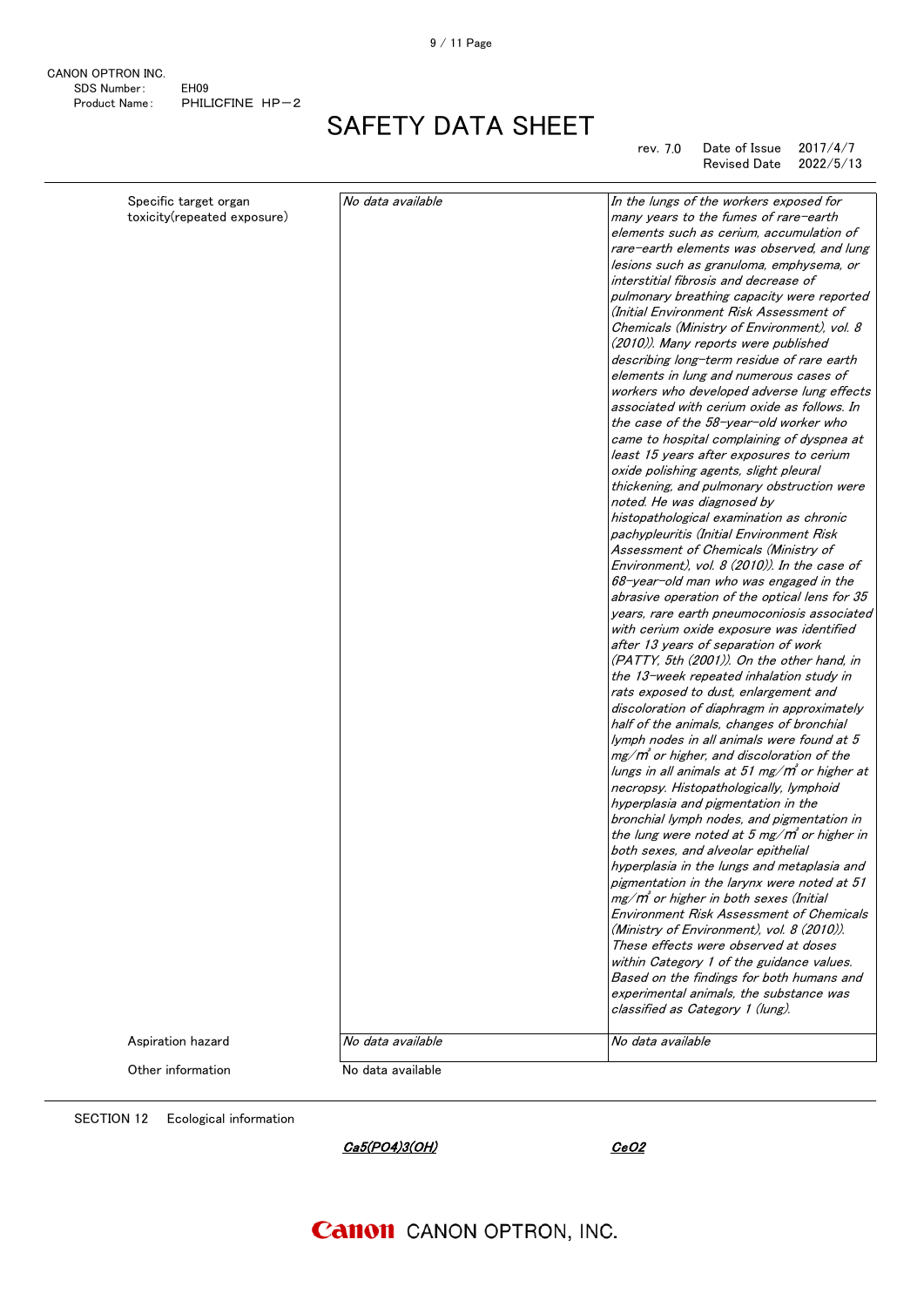Toxicity

# SAFETY DATA SHEET

| Hazardous to the aguatic<br>environment Short-<br>term(acute)  | No data available                                                                                                                                                                                                             | No data available                                                    |
|----------------------------------------------------------------|-------------------------------------------------------------------------------------------------------------------------------------------------------------------------------------------------------------------------------|----------------------------------------------------------------------|
| Hazardous to the aguatic<br>environment Long-<br>term(chronic) | No data available                                                                                                                                                                                                             | No data available                                                    |
| Persistence and degradability                                  | No data available                                                                                                                                                                                                             | No data available                                                    |
| Bioaccumulative potential                                      | No data available                                                                                                                                                                                                             | No data available                                                    |
| Mobility in soil                                               | No data available                                                                                                                                                                                                             | No data available                                                    |
| Hazard to the ozone layer                                      | No data available                                                                                                                                                                                                             | This substance is not listed in Annexes to<br>the Montreal Protocol. |
| Other adverse effects                                          | No data available                                                                                                                                                                                                             | No data available                                                    |
| SECTION 13<br>Disposal considerations                          |                                                                                                                                                                                                                               |                                                                      |
| Waste treatment methods                                        | Process is contracted to industrial waste disposers who received approval of a<br>prefectural governor.                                                                                                                       |                                                                      |
| Contaminated container and<br>contaminated packaging           | The container is recycled after being cleaned, or is appropriately processed<br>according to the standards of related laws and regulations.<br>When disposing of empty containers, the contents should be completely removed. |                                                                      |

#### SECTION 14 Transport information

International regulation

### Ca5(PO4)3(OH) CeO2

| UN number                                                  | Not applicable    | Not applicable                                                                                                                                                                                                                                                               |
|------------------------------------------------------------|-------------------|------------------------------------------------------------------------------------------------------------------------------------------------------------------------------------------------------------------------------------------------------------------------------|
| UN proper shipping name                                    | Not applicable    | Not applicable                                                                                                                                                                                                                                                               |
| UN classification                                          | Not applicable    | Not applicable                                                                                                                                                                                                                                                               |
| Transport hazard class                                     | Not applicable    | Not applicable                                                                                                                                                                                                                                                               |
| Packing group                                              | Not applicable    | Not applicable                                                                                                                                                                                                                                                               |
| Hazardous to the aguatic<br>environment                    | No data available | No data available                                                                                                                                                                                                                                                            |
| Maritime transport in bulk<br>according to IMO instruments | No data available | No data available                                                                                                                                                                                                                                                            |
| Japanese lows and regulations                              | No data available | No data available                                                                                                                                                                                                                                                            |
| Special precautions for users                              | No data available | Requires retention of yellow card when<br>transporting.<br>When transporting, protect from direct<br>sunlight and take on cargo without breakage<br>of container, corrosion and leakage.<br>Do not transport with food and feedstuffs.<br>Do not stack heavy good thereupon. |